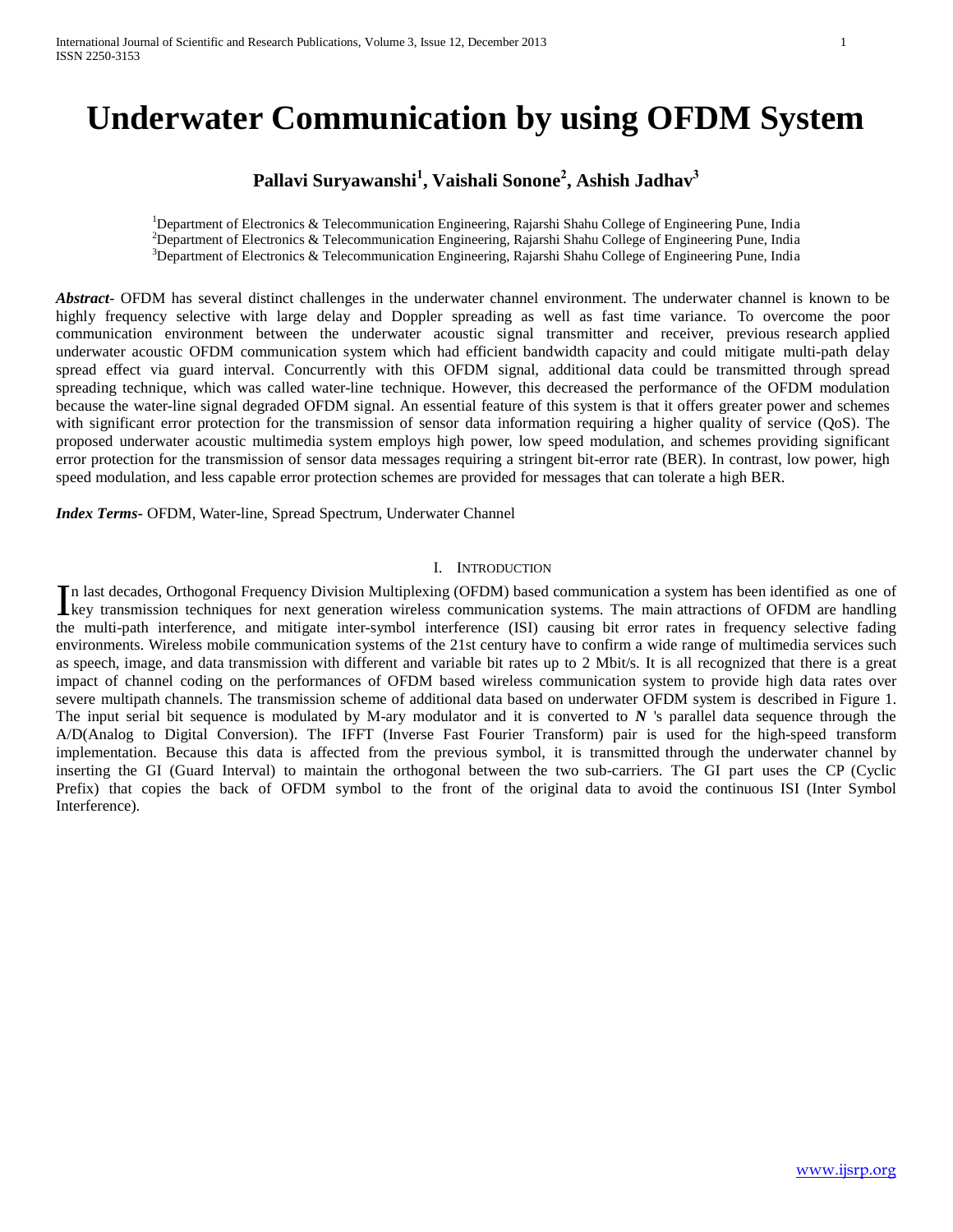

Channel Figure 1: Block Diagram of OFDM Communication System and Water-line in the Underwater

 $X(t) = \mathbf{I}(\mathbf{K}) \phi_{1,k} (t - \mathbf{I} \mathbf{T}_{sym})$  (1)

The *N* is OFDM sub-carriers number,  $X(k)$  *l* means the information signal *l* –th symbol and *k* –th sub-carriers,  $T_{sym}$  $=Tg + Td$ ,  $Tg$  is the length of Guard Interval,  $Td$  is the actually transmitted OFDM symbol duration, and  $\phi_{LK}$  (**K**) is the basic signal element.  $\phi_{L,K}$  (**K**) is presented by.

**ϕl,k <sup>=</sup>(2)**

#### II. RESEARCH ELABORATIONS

#### **THE UNDERWATER ACOUSTIC CHANNEL**

The underwater acoustic communication channel is extremely complex in nature. The complexity arises from the fact that the channel is not perfectly homogeneous. The numerous imperfections are mainly due to density and temperature gradients and the nonhomogeneities of the water due to suspended particles of solid or gaseous matter. The constant water motion and the channel boundaries like the bottom and the surface further increase the complexity. The effect of such complex nature of the channel is the strong multi-path phenomenon and the Doppler spread. These phenomena are themselves not constant and are continuously varying. When viewed from a communication system designer's point of view, the four aspects that are of fundamental concern are namely

a) Multi-path phenomenon causing Inter-Symbol Interference and reverberation. b) Transmission

Loss due to geometrical spreading and absorption.

c) Ambient Noise.

d) Doppler Spreading due to relative motion between the transmitter and receiver.

It is to be noted that all the four aspects listed above are continuously varying in nature and the communication system design needs to constantly track these variations to effectively mitigate their effects. The following paragraphs further elaborate the above stated aspects.

a) Multi-path Phenomenon: This is the most challenging aspect of the underwater acoustic channel. The boundaries of the surface and bottom reflect the energy; so numerous travel paths exist between the transmitter and the receiver.

This is further complicated by imperfect boundaries. The whole phenomenon results in time dispersal of the signal.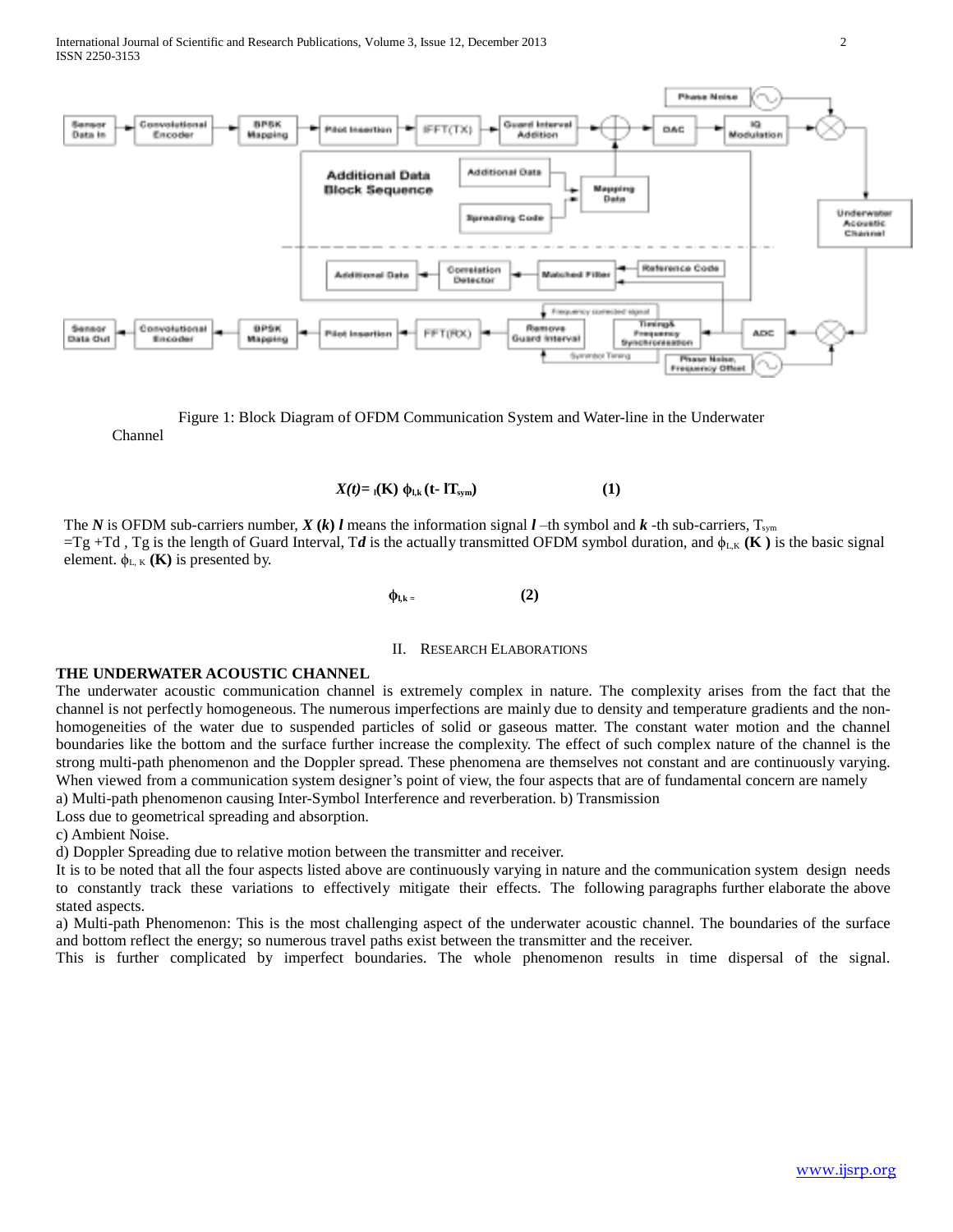This time spreading can be as high as hundreds of milliseconds in shallow water to several seconds in deep waters. At high frequency, the total time spread is less due to absorption at boundaries and attenuation in water.

b) Transmission Loss: The acoustic wave reduces in intensity as it propagates through the medium due to geometrical spreading and absorption mechanism. Though the attenuation of acoustic waves in water is negligible as compared to the RF waves in water, there is considerable loss in energy due to absorption mechanism in water. The loss due to geometrical spreading can be either spherical or cylindrical in nature. The loss per unit range is a strong function of frequency and is given by where TL is the transmission loss in dB, ' $f$ ' is the frequency and ' $\alpha$ ' is the absorption function.

c) Ambient Noise: Ambient Noise influences the received Signal to Noise ratio and largely controls the transmitter power. It generally decreases in frequency over the range of interest. Inshore environment and marine worksites are noisier than deep ocean environment and the communication system design needs to cater for the worst case performance conditions. The platform noise from which the system operates also needs to be considered despite the efforts to isolate the transducers. Knudsen curves give a good insight into the ambient noise in the underwater medium.

d) Doppler Spread: This is introduced by relative motion between the transmitter and receiver, or by option of the water. The shift is 0.35 Hz / (knots. KHz) one way, or 0.70 Hz / (knots. KHz) two way of relative motion. Due to the scarcity of channel bandwidth (caused by absorption losses and projector transducer characteristics), Doppler spread may easily result in further reduction in available bandwidth. This is because some allowances for guard band must be made especially for FSK system.

### OFDM PARAMETERS SELECTION

The main parameters which need to be fixed in the transmitter are namely,

- Sampling Frequency, Fs
- Number of FFT and IFFT points, N
- The length of the cyclic prefix, as a fraction of the symbol duration
- The modulation scheme of the individual sub-carriers.

The selection of Fs and N automatically fixes a number of other dependent parameters such as i) The symbol

duration (T) without the cyclic prefix. This is because,  $T = N / Fs$ 

ii) The number of frequency bins (N) and the bin spacing or the carrier separation,  $(Fs/N)$ 

iii) The number of bins falling within the bandwidth of interest i.e., from 6 KHz to 9 KHz, and hence the number of sub-carriers available for modulation. The indices these useful bins into the N-point IFFT can also be ascertained. The selection of the cyclic prefix length and the modulation scheme of individual carriers affect the data rate and the robustness of the system to channel effects. In this project, the limitations in the selection of the parameters are:

• The minimum sampling frequency needs to be about 2.56 times (or at-least 2 times) the value of maximum frequency content (i.e., 9 KHZ) of the signal.

• The length N, of the FFT or IFFT needs to be a power of 2, for ease of processing.

• The symbol duration needs to be more than 30 msec in order to overcome the effects of multi-path and hence the ISI. This will also ensure a better integration at the receiver end when the symbol is being detected.

• The sub-carrier spacing needs to be more than the maximum deviation due to Doppler shift. If this limitation is

to be overcome, there has to be a suitable algorithm for Doppler compensation.

Higher sub-carrier spacing results in lesser Inter-Carrier-Interference (ICI) due to minor drifts in sampling rate, but the downside is the reduction in data rate. It can be seen that the selection of the above-mentioned parameters is an iterative one, and any set of parameters is a tradeoff between integration time of the symbol duration, immunity to ISI and Gaussian Noise; and the data rate. The communication system being reported has the following set of parameters:-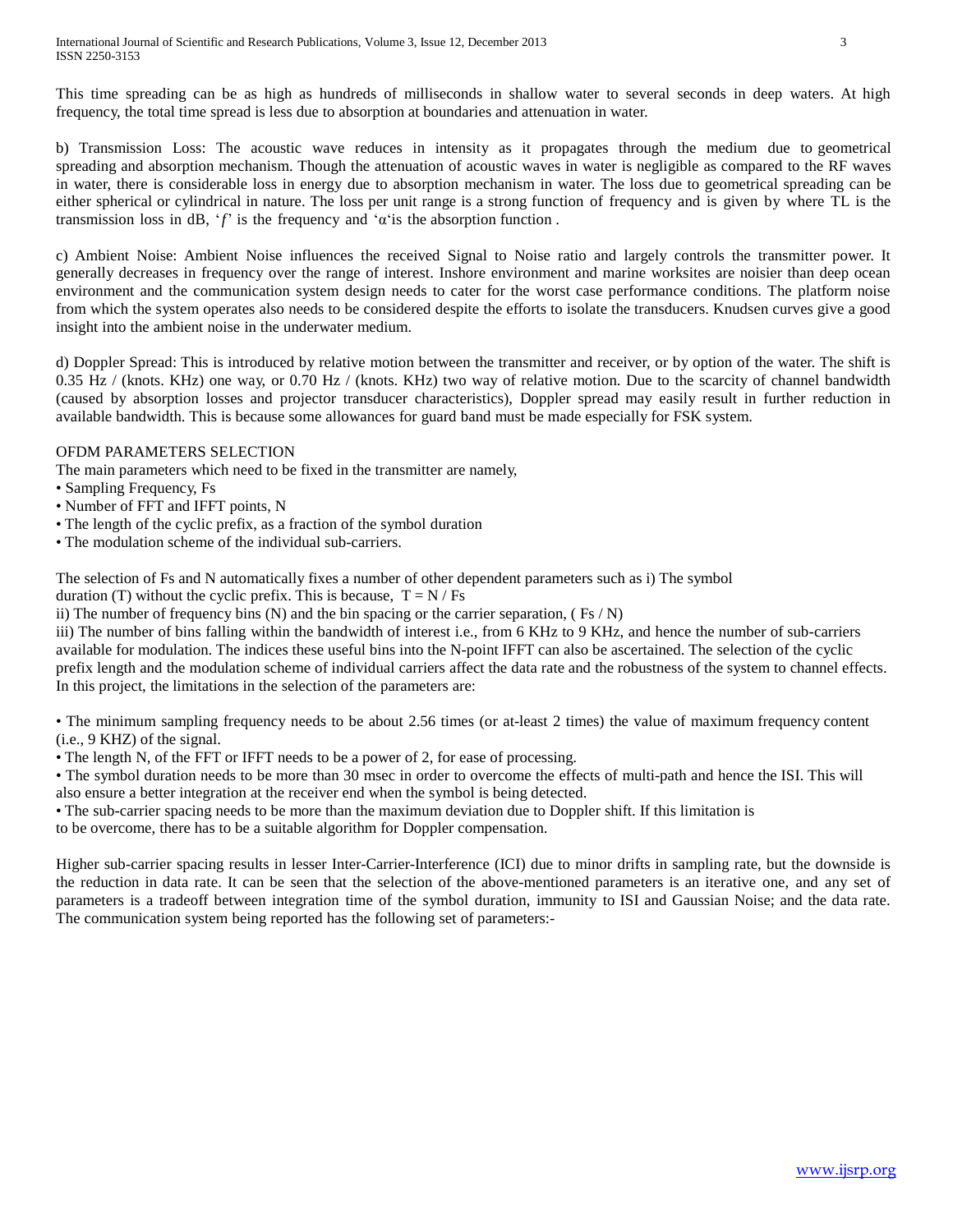| Sampling frequency                       | 32768 Hz           |
|------------------------------------------|--------------------|
| FFT and IFFT length                      | 1024               |
| Guard time / Cyclic prefix               | 3.906 ms           |
| Symbol duration without<br>cyclic prefix | 31.25 ms           |
| Symbol duration with<br>cyclic prefix    | 35.1562 ms         |
| Number of carriers used                  | 96                 |
| Carrier spacing                          | 32 Hz              |
| Frequency band of usage                  | 6016 Hz to 9088 Hz |

#### Table: 1.2

To increase the transmission rate we generate twelve such basebands in the frequency range 6016 Hz to 9088 Hz .Each such baseband accommodates 5460 bits. These sub bands are then frequency shifted so that they occupy frequency range 28672 Hz to 65536 Hz .Frequency shifting is done by modulation and filtering techniques. This gives effective bit rate of 65520 bits per second.

#### III. SIMULATION AND RESULTS

The trials and tests of the Communication System discussed in the previous chapters can be broadly categorized into two types, namely, 1) Simulation of the channel within the same computer and 2) Trials carried out in the acoustic test water tank. These are considered separately in the following paragraphs. Trials on Simulated Channel Channel Model**:** An underwater acoustic communication channel, as discussed in Chapter 3, has the four main characteristics

- Multi-path phenomenon
- Transmission Loss
- Additive Noise
- Doppler Effects

Any channel model of the underwater medium needs to incorporate the above four features. The hypothetical channel considered for the purpose of simulation has the following characteristics:

- Channel length 2000 m
- Depth of channel 300 m

• Transducers depth 50 m

• Loss due to bottom / surface bounce 3 dB

Under the above conditions, there can be multiple paths between the transmitter and the receiver. Not all of the secondary paths have sufficient strength to interfere at the receiver. For the purpose of simulation, we can consider a direct path and a few indirect paths. The signal arriving from the indirect paths are reduced in strength due to the extra distance traversed (hence more path loss – proportional to the extra distance) and one or more bottom / surface bounce loss. It can be safely concluded that the strongest of the indirect path signals are at least 4 dB below the direct path signal. This means that its strength is 0.63 times the strength of the direct path signal. The next issue is the extent of delay of the indirect path signal. Since it traversed the extra distance, the delay is the time taken for the sound wave to travel this extra distance in the water medium. The underwater channel considered above can be modeled as a FIR filter with the tap delays equal to the delay of each indirect path signal arriving at the receiver and the coefficients are the relative strength of these signals with respect to the direct path signal. For the first set of Simulations, one indirect path signal of strength 0.63 and delay of 56 milliseconds is considered. The Additive noise is added in the channel such that the SNR varies from 0 dB to 30 dB. This model of the channel simulates strong multi-path effects, propagation loss, and additive noise. The transmitter itself simulates the Doppler effects sending out a re-sampled waveform. Simulations were carried out over the channel discussed above by considering a random set of 50,000 bits for each simulation. The simulation results are as follows:

No multipath effect for  $SNR = 8$  dB BER = 3 in 1000;  $SNR = 10$  dB

BER = 3 in 10000;

With Multipath effect for  $SNR = 8$  dB BER = 2 in 100  $SNR = 10$  dB BER = 1 in 100.